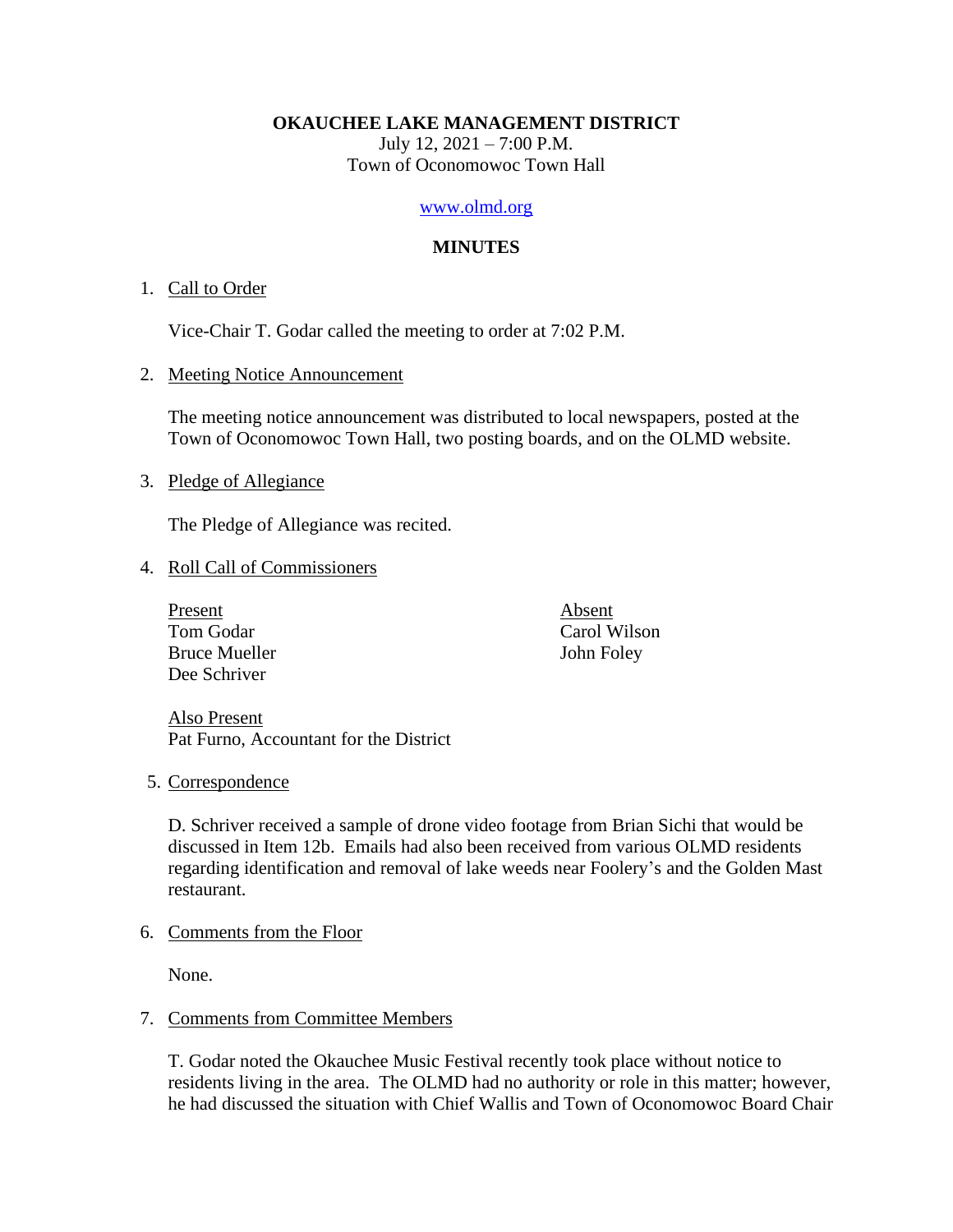Okauchee Lake Management District Meeting July 12, 2021 Page 2 of 5

> Hultquist. It was explained that was no permitting from the Town of Oconomowoc for this music festival; however, a fireworks display permit for the same property had been noted.

## 8. Discuss & Act on Report of the Treasurer

D. Schriver reported the following:

| <b>Total Revenues:</b> | \$370,892.80 |
|------------------------|--------------|
| Total Expenditures:    | \$158,069.74 |
| Total:                 | \$212,823.06 |

Anticipated budget expenditures related to actual replacement costs of two diesel cutter engines was questioned. D. Schriver explained two of the diesel cutter engines had been replaced in amount of \$30,000 with only \$8,000 reserved in the budget for that expense. Intended loan application information and related expenditures would be noted at the 2021 Annual Meeting.

# **B. Mueller moved to accept the Report of the Treasurer as presented. T. Godar seconded the motion. There was no further discussion. All were in favor. Motion carried unanimously.**

#### 9. Approve Checks & Vouchers

The Checks & Vouchers list was shared with Commissioners. An exception of \$3,000 was noted as a result of cancellation of the annual Goose Round-Up. P. Furno also requested a correction to the Checks & Vouchers list to include a payment to Marine Bio-Chemists in the amount of \$39,630.13.

**B. Mueller moved to approve the bills to be paid for July 12, 2021, as presented with an amendment to include payment to Marine Bio-Chemists in the amount of \$39,360.13. D. Schriver seconded the amendment and motion. There was no further discussion. All were in favor. Motion carried.**

#### 10. Approve Minutes of the Previous Meeting

**B. Mueller moved to approve the June 14, 2021 meeting minutes as presented. D. Schriver seconded the motion. There was no further discussion. All were in favor. Motion carried.**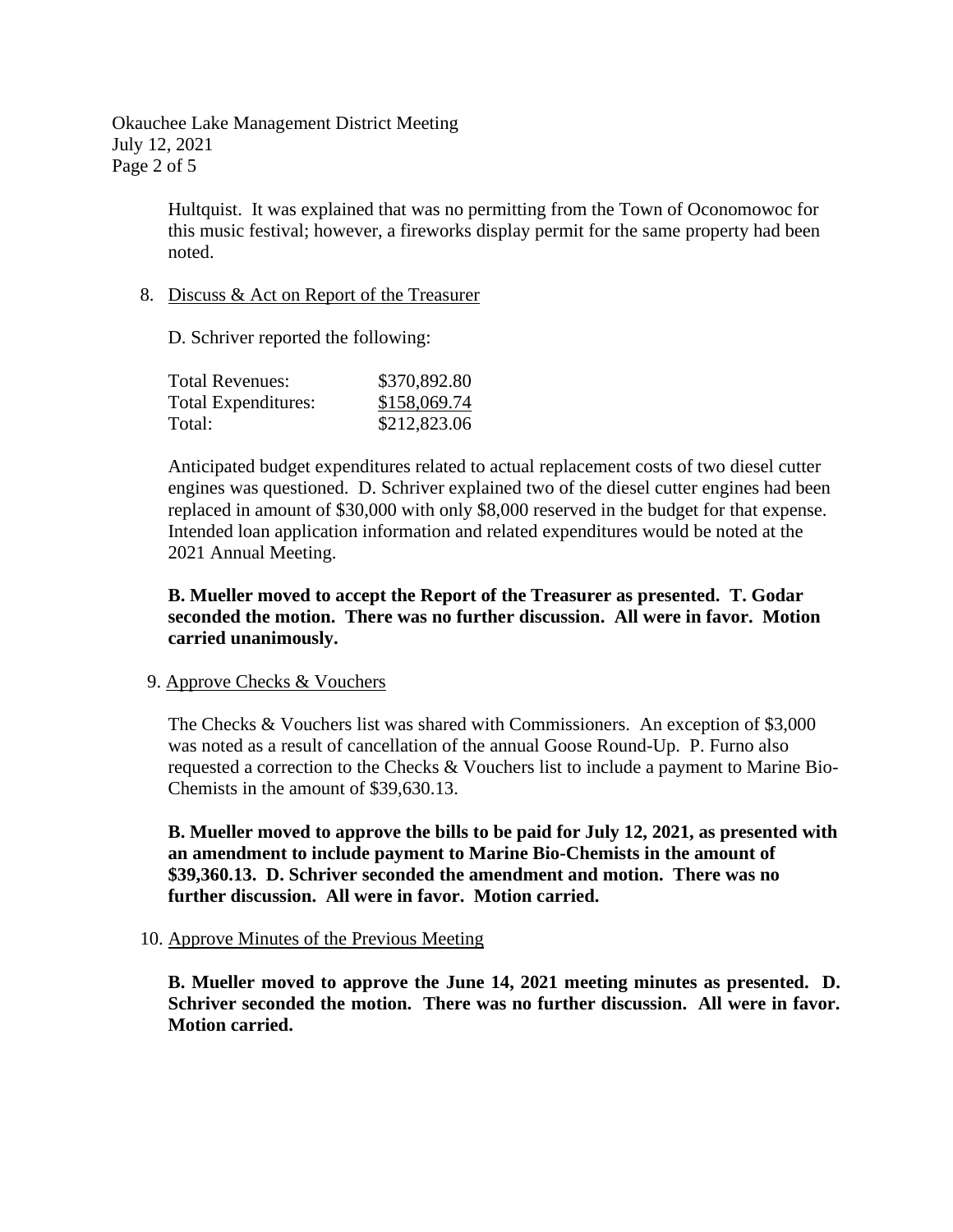Okauchee Lake Management District Meeting July 12, 2021 Page 3 of 5

### 11**.** Aquatic Plant Management Report

B. Mullikin explained there were no major issues with weed cutting operations at this time. Maintenance of machinery was always required; however, one engine was being monitored to determine if additional repair was needed. The first complete tour of the lake was nearly complete with a second tour set to begin in the same order around the lake in the next week. Cutting operations were on target in comparison with prior years' rotation schedule. The area near Highway C had extensive weed growth and required substantial cutting. Sometimes it was necessary to go out of order. "Skimming Fridays" was going well. Calls from residents noting "Hot Spots" had decreased. To date, 81 small dump truck loads had been completed with approximately 19 of those loads harvested in three days. Rainy weather posed an issue for certain dumping sites. The weed harvesting crew previously was comprised of 13-14 members and this year had been running well with 11-12 members. CDL drivers were still actively being sought. The telephone issue earlier in the year had been resolved.

a. Update on Goose Round-Up

The 2021 Goose Round-Up had been cancelled due to a lack of geese present. In earlier counts ahead of the Goose Round-Up date, approximately 60 geese were seen on the lake; however, in the days leading up to the Goose Round-Up only 25 geese could be located. This was below the threshold required by the USDA for collection, thus, the Goose Round-Up was cancelled for this year. Few geese had been observed on the lake since that time.

b. Discuss & Act on Okauchee Lake Chemical Weed Spraying Program & Funding

D. Schriver explained Marine Bio-Chemists had chemically sprayed the targeted weed areas this year. Some of the sprayed areas were heavily impacted with Eurasian Watermilfoil. Some areas to be sprayed included sections of the lake with pier work being completed so those areas were completed on a different date in order to allow completion of the pier work to take place. DNR staff approval was needed to continue spraying after July  $4<sup>th</sup>$ . To date, no word had been received that DNR staff had visited the lake to determine if other specific areas of the lake that had heavy weed growth were allowed to be sprayed. At the end of last year, DNR staff had confirmed that the Starry Stonewort plants near the bridge had not expanded or increased in size. An extensive review of the site with a report to the Commission was still anticipated. No action was necessary at this time.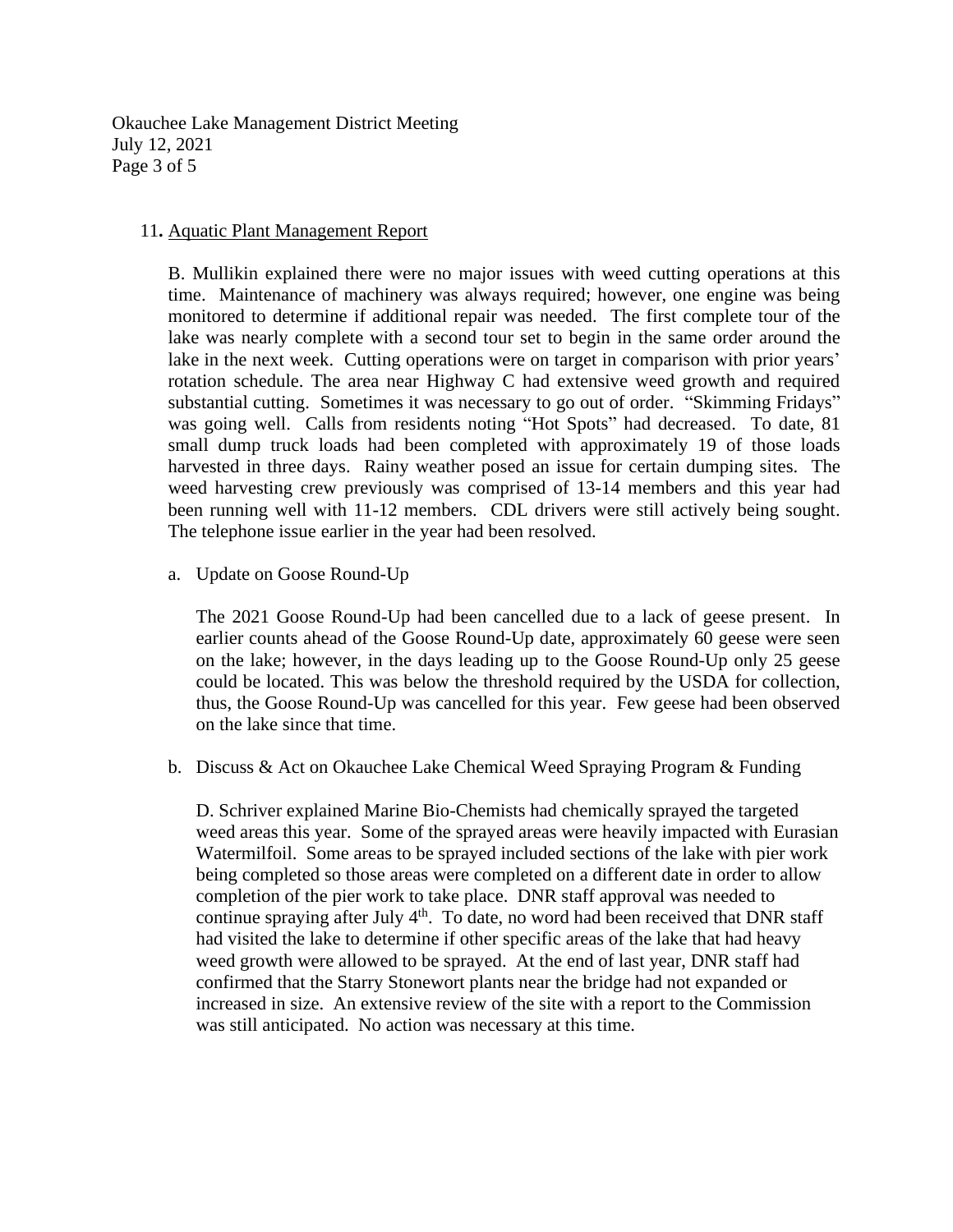Okauchee Lake Management District Meeting July 12, 2021 Page 4 of 5

c. Discuss & Act on Grant for Diesel Engines

The grant application for diesel engines had been received and all applications were being evaluated at this time. Award of the grant would be determined by the end of July or early August 2021.

## 12. Discuss Website Items

Monthly updates to the Waukesha County Aquatic Invasive Species newsletter, updated lake levels and weed cutting updates had been added to the OLMD website since the last meeting.

a. Discuss & Act on Estimate for New Website

**Linda Goehre, of Goehre Creative,** was present. She provided information about her experience as a graphic/ website designer, history related to recent actions to migrate the OLMD website to a new location and reviewed a proposal for a new OLMD website. The migration had only provided time to the District for website use, but functionality of the existing website could not be retained into the future and thus, a new website was needed. L. Goehre confirmed the proposal provided would include remedy of the existing problems as part of creating a new website. A new website would have up-to-date technology and security necessary to function appropriately for the needs of the OLMD. Discussion ensued. Commissioners discussed the appropriate location of weed cutting information on a new website and funding in the budget that could support the proposal for a new website.

# **D. Schriver moved to approve the proposal submitted by Goehre Creative for a new OLMD website as presented. B. Mueller seconded the motion. There was no further discussion. All were in favor. Motion carried.**

**Brian Sichi, N63W33895 Lakeview Dr.,** suggested that information could be placed on the website in more than one place to make it easier for people to locate it. It was important to continue to close the information gap with the community and this was one way to do that.

Discussion also took place regarding forming a sub-Committee regarding the types of information to be included on the new website.